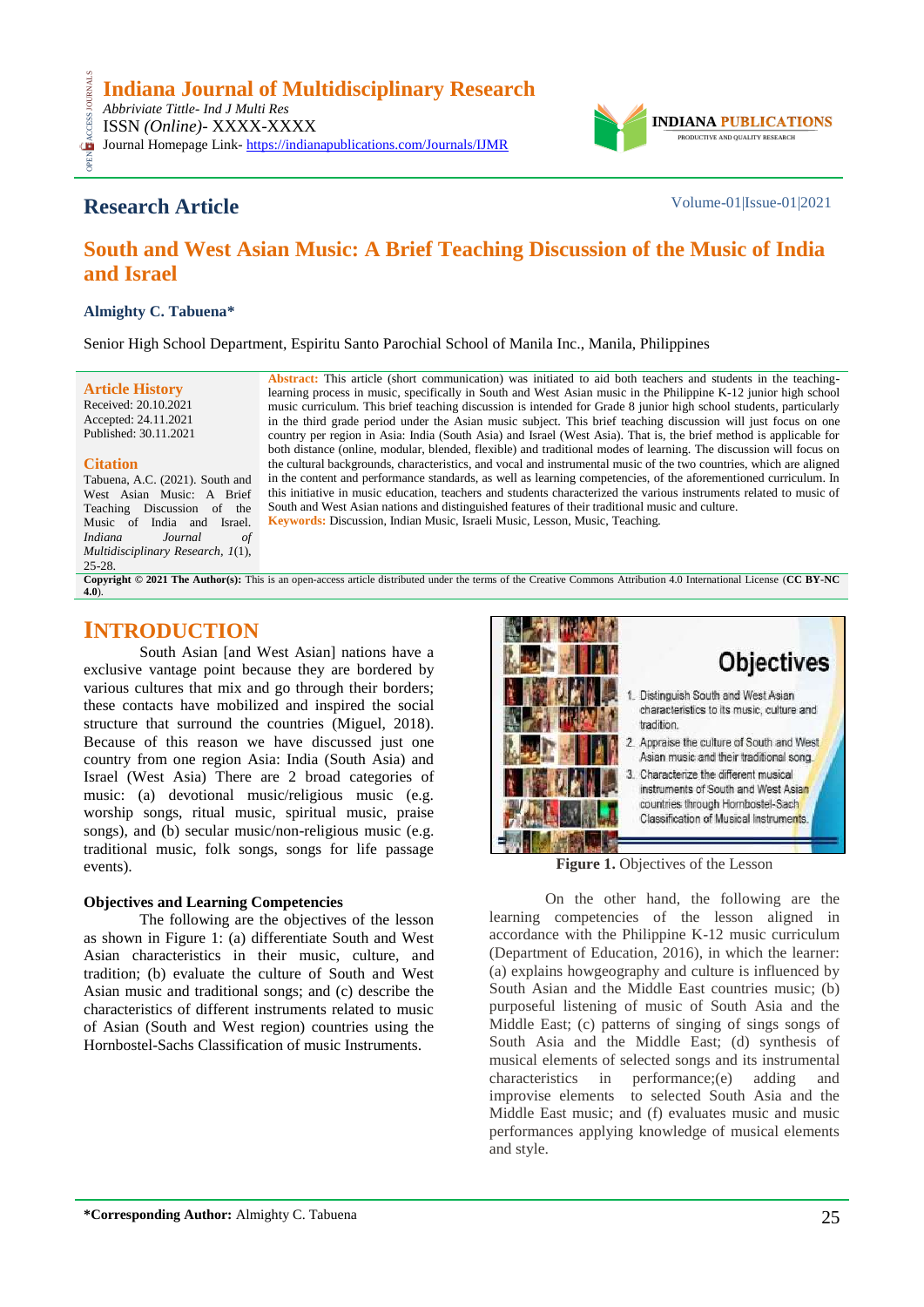### **MATERIALS AND METHODS**

This article employed the descriptive method study strategy through the library reading method and review of literature in gathering and synthesizing the articles and scientific papers related to the music of South Asian and the Middle East countries in relation to its geography and culture. Materials and references used in this brief teaching discussion (Tabuena, 2020; & 2019) were adapted from various K-12-based learning materials and other music-related resources in the present curriculum in the book of Castro & Fallarcuna (2002), Department of Education (2014), Morales et al. (2014), Perez et al. (2014), Serrano & Orsoe (2015), & Thompson (2018).

## **RESULTS AND DISCUSSION**

### **MUSIC OF INDIA**

**Cultural Background and Characteristics of Indian Music**



**Figure 2.** Cultural Background and Characteristics of Indian Music

As shown in Figure 2, Camatic which extend from South and Hindustani music which extends from Central to Northern region characterize the Indian music. While singing Hindustani music, two distinct pattern were followed, these are nasal singing and khayal. Muslim and other outside culture influenced northern music but Hinduism played a significant role in singing of Southern which is more grounded and based on Hindu mythology (Miguel, 2018).

### **Vocal and Instrumental Music of India**



**Figure 3.** Vocal and Instrumental Music of India

Melismatic is the another way of singing with a nasal style as shown in Figure 3. Melisma is a way of singing which is based on a single syllable of writing according to different notes. The following are some of the important terminologies in the vocal and instrumental music of India: (a) Sama Veda- a respected writings in samagana style; (b) Samagana – it is a uniting thoughts based on philosophy and science;(c) Rig Veda –an ancient Sanatani holy hymen

Instrument related to Music in South and West Asia are distinguished by four well known charters based on Hornbostel-Sachs Classification of Musical Instruments and these are: (a) aerophone by vibrating air (blowing); (b) chordophone - vibration of a string; (c) idiophone - by the use of sticks or mallets ;and (d) membranophone - use of the bare hand . Classification of the musical instruments of India as shown in Figure 4.



**Figure 4.** Musical Instruments of India

### **Music of Israel**

In Israel, types of vocal music are found: (a) devotional and (b) secular, which can be performed and executed in communal worship, life passage events, mystic rituals, and entertainment, as illustrated in Figure 5.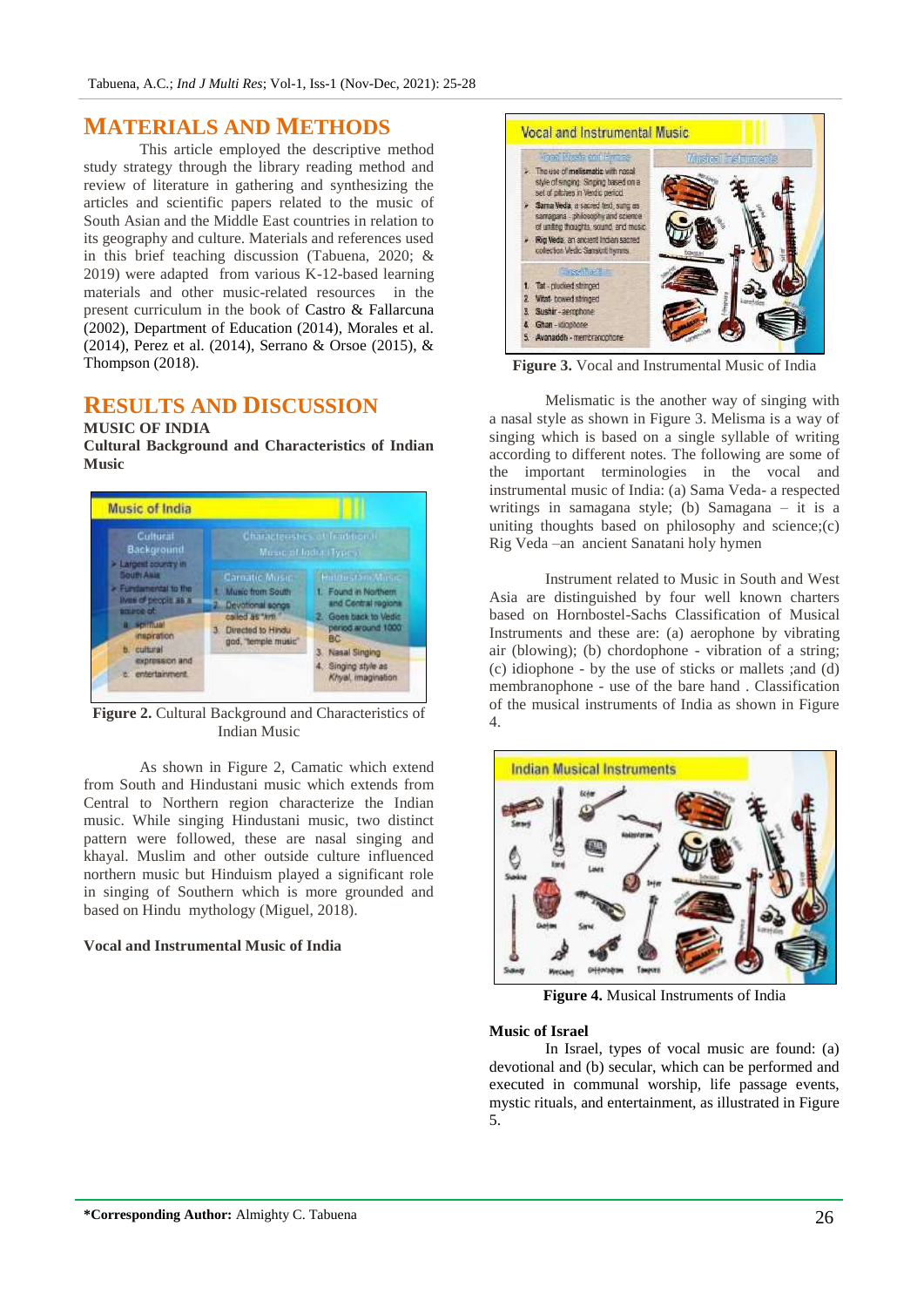

**Figure 5.** Music of Israel

In devotional music, in Sabbath [in Israel], this kind of music is featured, it is the way of their pray and worship; But in life passage such as birth rites and death rites; birthday and eulogy, they performed secular songs which are generally romantic and popular.. On the other hand, the teacher may ask the students regarding the classification of the musical instruments of Israel as shown in Figure 6.



**Figure 6.** Musical Instruments of Israel

#### **Generalization of the Lesson**

The teacher may ask the students the following in terms of the generalization of the teaching discussion, as shown in Figure 6: (a)What are the two types of traditional Indian music? (b) Directed at the Hindu god, "temple music." (c) Singing style as Khyal is called; (d) The philosophy and science of uniting thoughts, sound and music; (e) Two divisions of Israel music; (f) Featured during Sabath, entirely vocal; and (g) Played during life passage events, instruments and voice.



- 1. What are the two types of traditional Indian music?
- 2. Directed to Hindu god, "temple music."
- 3. Singing style as Khyal is called
- 4. The philosophy and science of uniting thoughts,
- sound, and music.
- 5. Two divisions of Israel music.
- 6. Featured during Sabath, entirely vocal. 7. Played during life passage events, instruments and voice

**Figure 7.** Sample Generalization of the Lesson

### **CONCLUSION**

The nations of South Asia and West Asia are surrounded by civilizations that mix and flow through their territories, inspiring and influencing the societies around them. There are two forms of music: devotional music (religious music) and secular music (nonreligious music). Indian music is divided into two categories: Carnatic from the south and Hindustani from the north. In Hindustani music, there are two distinct vocal styles: nasal and khyal. The third Indian singing style is melismatic with a nasal tone. Melisma is the way of a singing of a single syllable while changing notes rapidly. On the other hand, vocal music in Israel is divided into two categories: devotional and secular, and is used in worship, rituals and rites, and entertainment.. These songs are commonly performed in rites of passage: birth, death, and between the two, that is, birthday, eulogy, Instrument related to Music in South and West Asia are distinguished by four well known charters based on Hornbostel-Sachs Classification of Musical Instruments, such as the aerophone, chordophone, idiophone, and membranophone. This brief teaching discussion aimed to characterize the different musical instruments of South and West Asian countries and distinguish the characteristics of their music, culture, and tradition (Tabuena, 2021).

#### **Notes**

- $\triangleright$  The figures (pictures) in this article were made by the author.
- Part of the material presented in this article is derived from a preprint entitled ""South and West Asian Music: India and Israel Music" with DOI: 10.13140/RG.2.2.17120.61440/1 under License CC BY-NC-ND 4.0 (Tabuena, 2018) of the author.

### **REFERENCES**

- 1. Castro, A. J., & Fallarcuna, S. R. (2002). *Sanayang aklat sa musika III.* Quezon City: Souvenir Publications, Inc.
- 2. Department of Education (2014). *Music and arts grade 8 learner's material.* Pasig City: Department of Education (Dept. Edu).
- 3. Department of Education (2016). *K to 12 music curriculum guide (grade 1 to grade 10)*. Pasig City: Department of Education (Dept. Edu).
- 4. Miguel, R.S. (2018, August 10). *Music of South Asia - Nepal, India, Maldives, Afghanistan.* [Web log post]. GROM Audio. https://gromaudio.com/blog/2018/08/music-southasia/.
- 5. Morales, G. S. et al. (2014). *Music, arts, physical education, and health grade 8.* Sampaloc, Manila: St. Augustine Publications, Inc.
- 6. Perez, V. V. et. al. (2014). *Music, arts, physical education, and health (MAPEH 8).* Quezon City: St. Bernadette Publishing House Corporation.